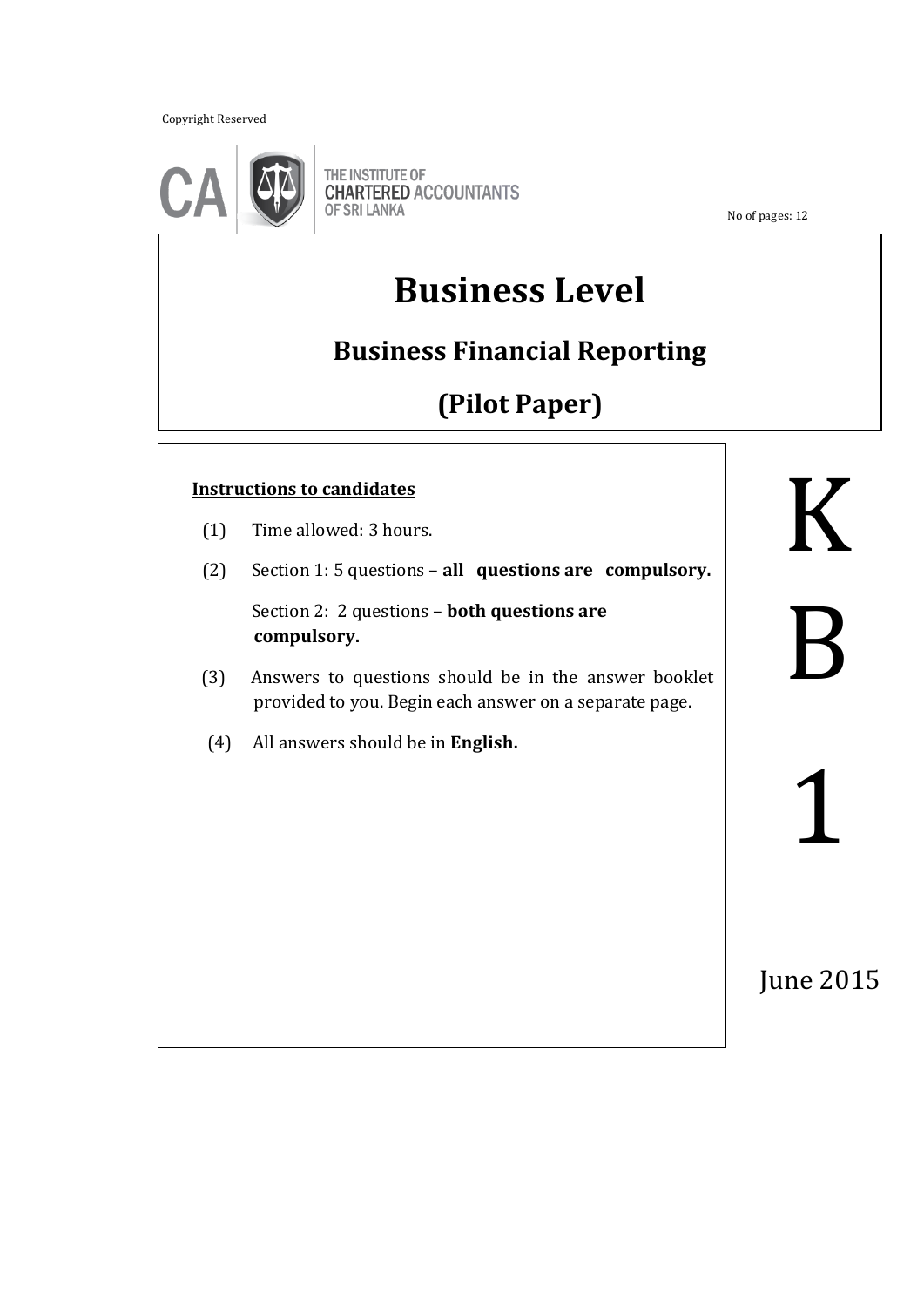*All five questions are compulsory. Total marks for Section 1: 50 marks. Recommended time for the Section is 90 minutes.*

## **Question 01**

A. "Business organizations need to assess the appropriateness of the going concern convention in preparing and presenting financial statements"

#### **Required:**

**Explain** the effect of the going concern convention not being held appropriate for an entity on its' financial statements.

**(3 marks)**

B. Tharu PLC issued a three year convertible bond with a face value of Rs. 6 Mn on 01/04/2013. The coupon rate of the bond is 10% payable annually in arrears. There were no issue costs in relation to the bond issue and the bond is redeemable on 01/04/2016 at par value for cash or can be exchanged for equity shares of Tharu PLC on the basis of 10 shares for each Rs. 1,000 of bond value. Tharu PLC would have been required to pay an interest rate of 15% on a similar bond without the conversion option. The directors believe that all the bond holders will opt for the conversion when the bond is due for redemption. Therefore, the directors are proposing to recognize the bond within equity in the statement of financial position when preparing the draft financial statements for the year ended 31/03/2014. They also intend to charge a finance cost of Rs. 600,000 (6 Mn x 10%) to the income statement for each year up to the date of conversion.

#### **Required:**

**1. Explain** whether above accounting treatment proposed by the directors of the Company can be accepted as per the applicable Sri Lanka Accounting Standards (LKAS/SLFRS).

## **(3 marks)**

**2. Prepare** extracts to show how the above bond and the finance charge should be treated by Tharu PLC in its financial statements for the year ended 31/03/2014.

> **(4 marks) (Total 10 marks)**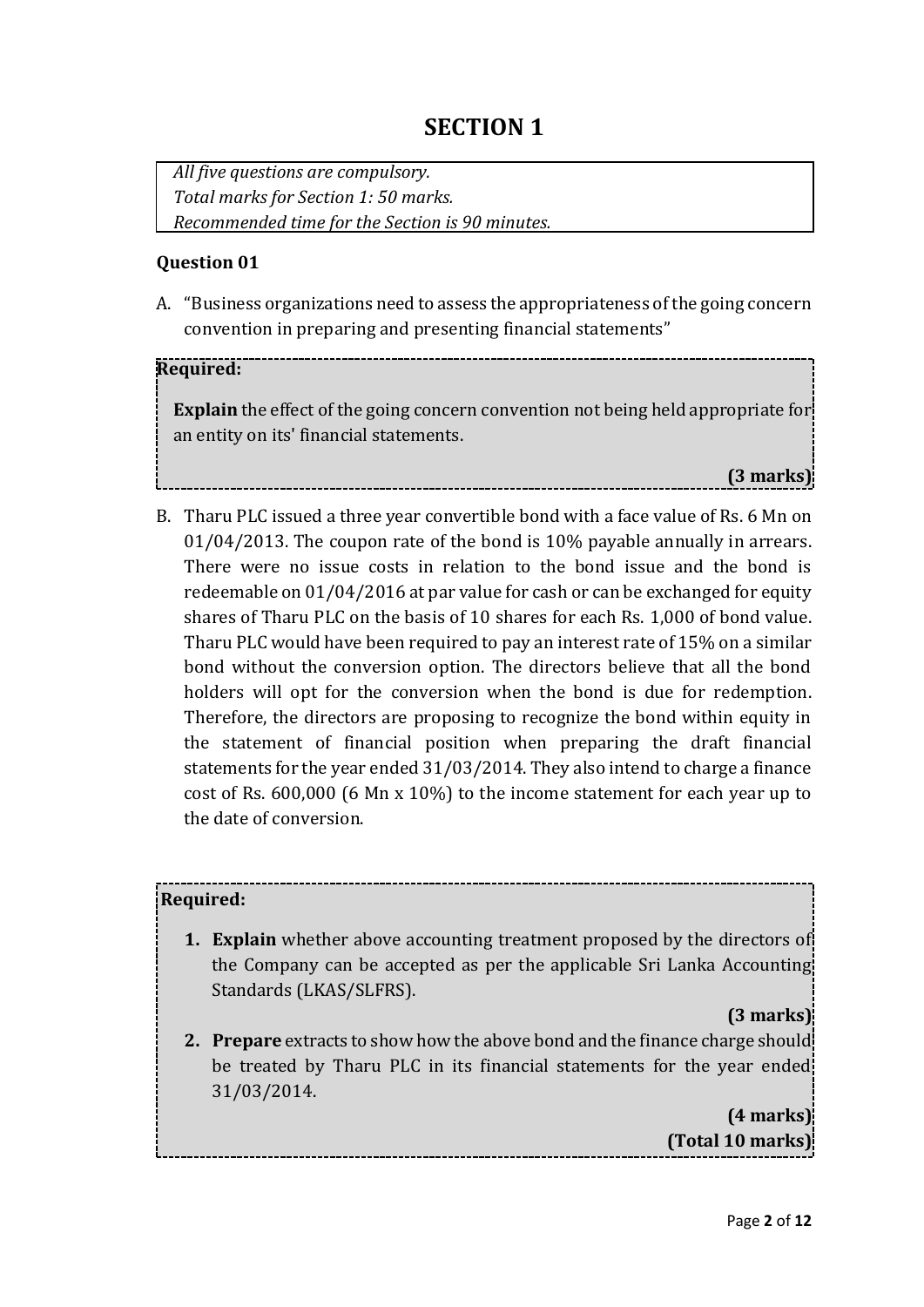Miracle Creations (Pvt.) Limited (MCPL) is a company operating in the hospitality industry. MCPL has two main divisions. One division is a hospitality training academy which carries out a number of courses on food and catering for aspiring chefs. The other division is engaged in the import and sale of equipment to local bakeries. The sales are carried out directly by MCPL as well as through an agent.

The following issues have arisen in preparation of the draft financial statements of the Company for the year ended 31/03/2014.

MCPL charges Rs. 40,000 for a beginners course in cooking. The course consists of 30 classes conducted twice a week. The fees are charged at the commencement of the course and are non-refundable. The fee includes course material (booklets comprising local and international recipes) issued at the commencement of the course, which could be separately purchased at a price of Rs. 10,000. At the end of the financial year, MCPL had 20 students enrolled in this course who have paid the full course fee. The Company had completed 10 classes of the above course as of 31/03/2014.

MCPL sold bakery equipments with a value of Rs. 3 Mn to a customer opening up a new bakery, during the financial year 2013/14. Since the customer is a student who has passed out with a merit pass from the training academy, MCPL has agreed to defer the payment for the purchases for a period of 2 years.

A discount rate of 12% is to be used in any calculations.

#### **Required:**

- **1. Assess** the revenue to be recognized by MCPL from the beginner's course in cooking for the year ended 31/03/ 2014.
- **(5 marks) 2. Discuss** how the sale of bakery equipment to the student needs to be treated by MCPL in the financial statements for the year ended 31st March 2014 and in the subsequent financial years.

**(5 marks) (Total 10 marks)**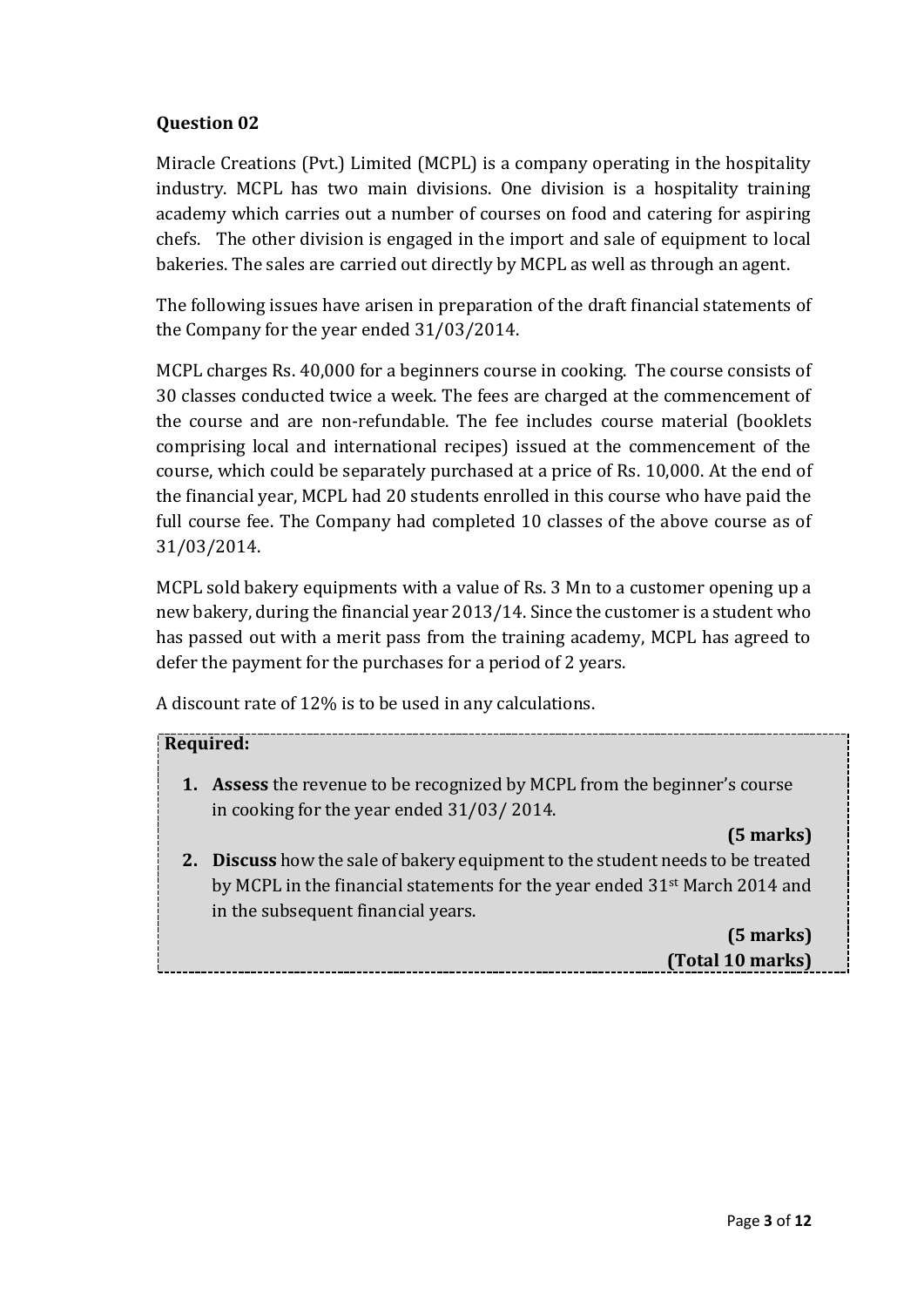Hiru PLC is in the process of preparing its financial statements for the year ended 31st March 2014. The following special transactions which have taken place at Hiru PLC during the financial year 2013/3014 were brought to your attention.

#### Transaction 1

The Company has leased out a land from Ruwan for a period of 40 years on 1st April 2013. This land was used for the construction of a factory for the Company. The title of the property will remain with Ruwan at the end of the initial lease term. Hiru PLC has been given an option to renew the lease indefinitely at an immaterial rent at the expiry of the initial lease term of 40 years. Consideration of the initial lease term consists of two components: an up-front premium which equates to 75% of the market value of the land and an annual rental of 2% based on the market value of the land at the commencement of the lease.

#### Transaction 2

On 1st April 2013 Hiru PLC leased out a plant from Tharu PLC on a four-year lease. The expected future economic life of the plant on 1st April 2013 was eight years. Under the terms of the lease, if the plant breaks down Tharu would be required to repair the plant or provide a replacement. Tharu PLC agreed to allow Hiru PLC to use the machine for four months of the lease period without payment of rental as an incentive to Hiru PLC to sign the lease agreement. After the first four months lease rentals are payable on a monthly basis at the end of each month at Rs. 1 Mn per month.

## **Required:**

**1. Advise** the directors on how to account for the lease of land in the financial statements of the Company for the year ended 31/03/2014.

## **(5 marks)**

**2. Advise** the directors of the Company how to account for the lease of plant in the financial statements of the Company for the year ended 31st March 2014. Your answer should include relevant calculations where necessary. (Amounts to be shown in the statement of financial position and statement of comprehensive income).

**(5 marks)**

**(Total 10 marks)**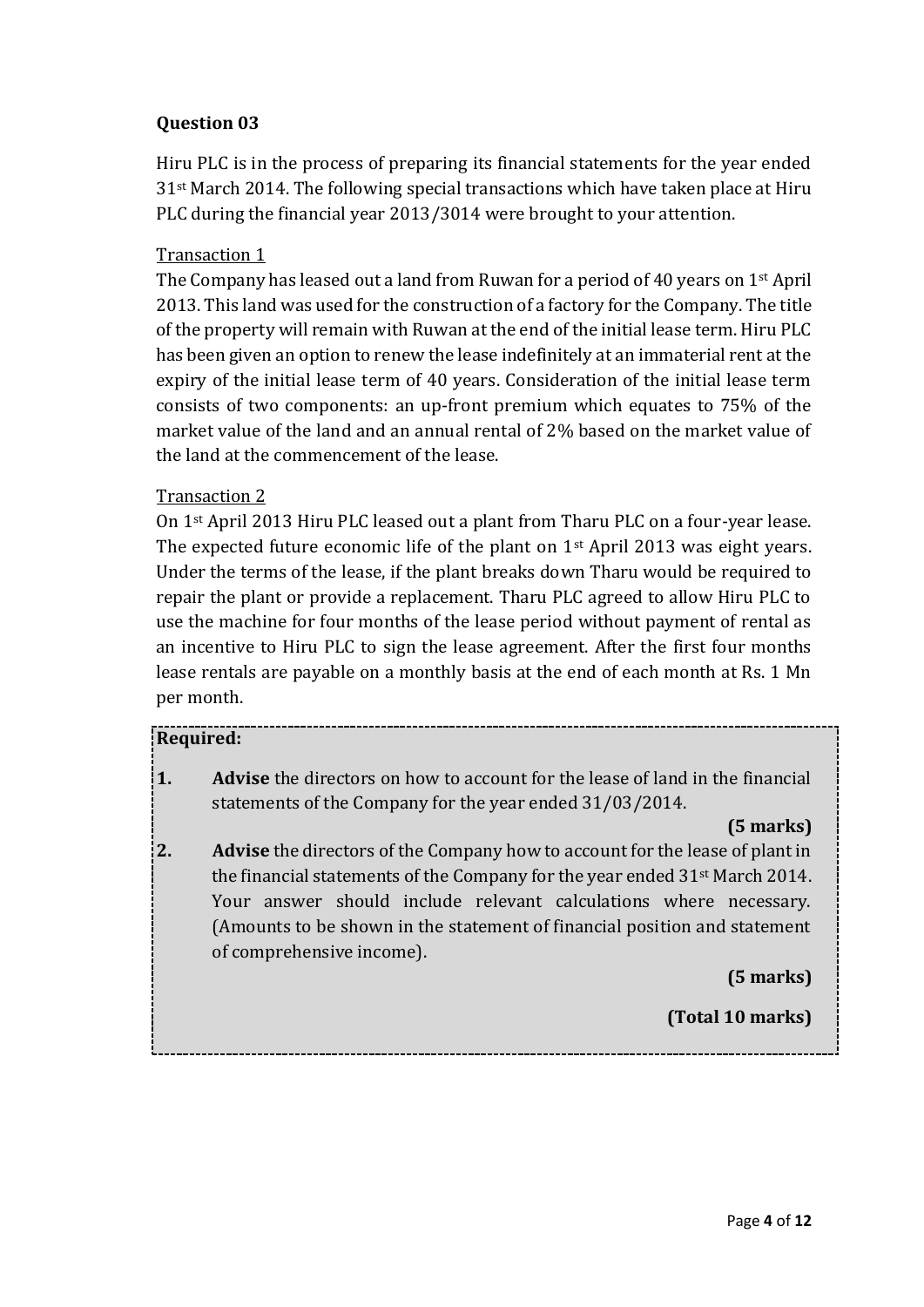A. Some temporary differences arise when income or expenses are included in accounting profit in one period but are included in taxable profit in a different period. Such temporary differences are often described as timing differences.

#### **Required:**

**State** four situations that give rise to temporary differences other than timing! differences.

**(4 Marks)**

B. You are the Finance Manager of XYZ PLC. You encountered the following matters in finalizing the deferred tax asset /liability to be included in the 2013/2014 financial statements of the Company. Income tax rate applicable to the Company is 25%

#### **Situation A**

An asset which cost Rs. 150 Mn has a carrying amount of Rs. 100 Mn. Cumulative depreciation of this asset for tax purposes is Rs. 90 Mn.

#### **Situation B**

The Company owns a land which was acquired in 2010/2011 at a cost of Rs. 100 Mn. During the financial year 2013/2014 it was identified that the value of this land is impaired by Rs. 20 Mn. The impairment loss is not allowed for tax purposes until the land is sold.

#### **Situation C**

The Company has recognized a liability of Rs. 100 Mn for accrued product warranty costs. For tax purposes, the product warranty costs will not be deductible until the Company pays claims.

#### **Required:**

 **Compute** the deferred tax asset/ liability for each situation.

**(6 marks) (Total 10 marks)**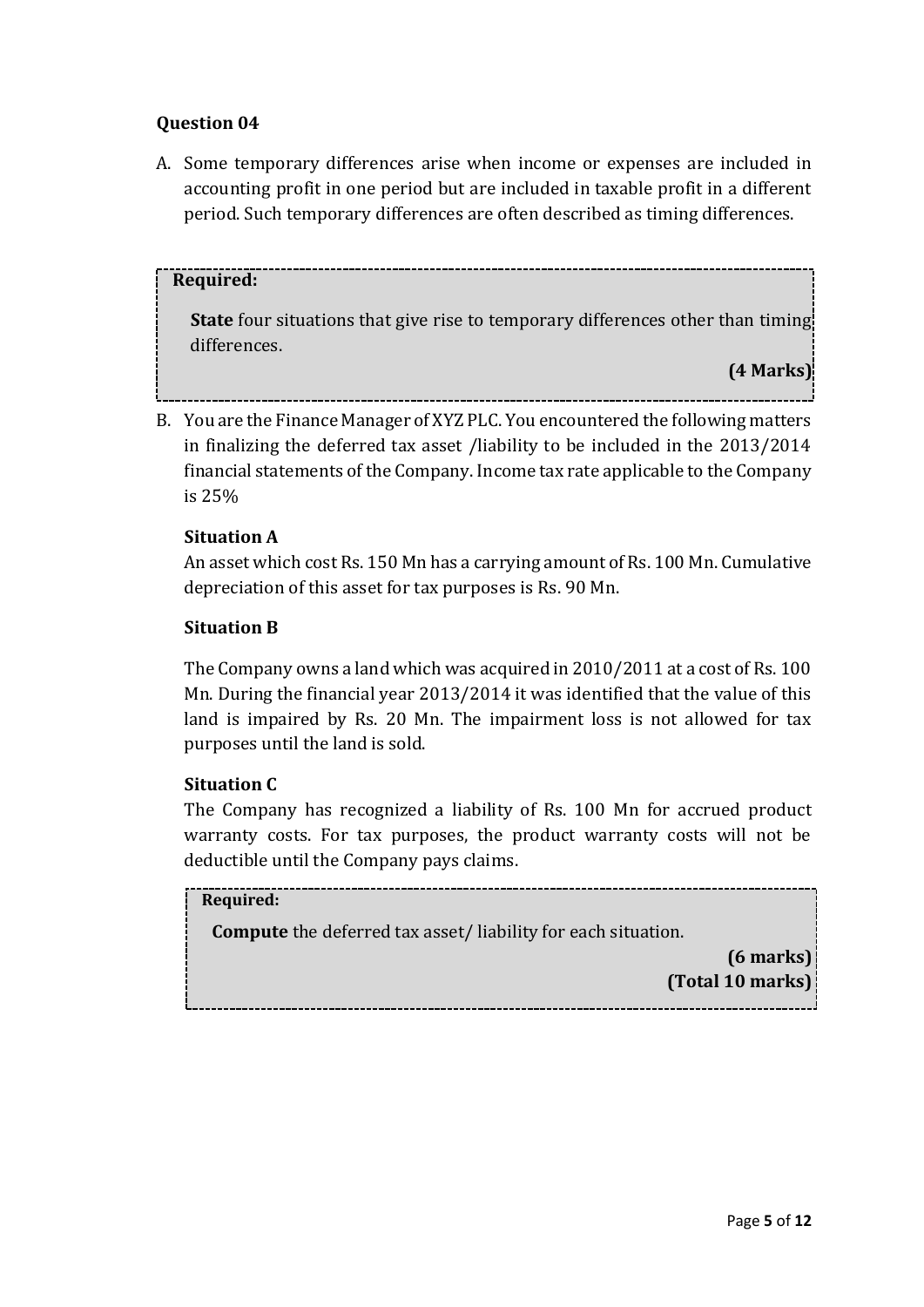The following components of the financial statements of DAM PLC are available for your review.

| Statement of Comprehensive Income for the year ended 31 <sup>st</sup> March |               |               |
|-----------------------------------------------------------------------------|---------------|---------------|
|                                                                             | 2014          | 2013          |
|                                                                             | <b>Rs'000</b> | <b>Rs'000</b> |
| Revenue                                                                     | 106,000       | 69,000        |
| Cost of sales                                                               | (62,000)      | (41,000)      |
| Gross profit                                                                | 44,000        | 28,000        |
| Distribution costs                                                          | (7, 400)      | (5,200)       |
| Administrative expenses                                                     | (11,800)      | (7,200)       |
| Finance cost                                                                | (2,700)       | (450)         |
| Profit before taxation                                                      | 22,100        | 15,150        |
| Income tax expense                                                          | (6,900)       | (3, 850)      |
| Profit for the year                                                         | 15,200        | 11,300        |
| Other comprehensive income                                                  | 2,900         |               |
|                                                                             | 18,100        | 11,300        |

| <b>Statement of Financial Position as at 31st March</b> |               |               |               |               |
|---------------------------------------------------------|---------------|---------------|---------------|---------------|
|                                                         | 2014          |               | 2013          |               |
| <b>ASSETS</b>                                           | <b>Rs'000</b> | <b>Rs'000</b> | <b>Rs'000</b> | <b>Rs'000</b> |
| Non-current assets                                      |               |               |               |               |
| Property, plant & equipment                             |               |               |               |               |
|                                                         |               | 61,000        |               | 40,000        |
| Intangibles                                             |               | 7,700         |               |               |
|                                                         |               |               |               |               |
|                                                         |               | 68,700        |               | 40,000        |
| Current assets                                          |               |               |               |               |
| Inventory                                               |               |               |               |               |
|                                                         | 13,200        |               | 14,900        |               |
| Trade receivables                                       |               |               | 8,400         |               |
|                                                         | 11,800        |               |               |               |
| <b>Bank</b>                                             |               |               | 5,100         |               |
|                                                         |               | 25,000        |               | 28,400        |
| <b>Total Assets</b>                                     |               |               |               |               |
|                                                         |               | 93,700        |               | 68,400        |
|                                                         |               |               |               |               |
| EQUITY AND LIABILITIES                                  |               |               |               |               |
| Equity                                                  |               |               |               |               |
| Equity shares Rs.10 each                                |               |               |               |               |
|                                                         |               | 30,000        |               | 30,000        |
| <b>Revaluation reserve</b>                              |               | 2,900         |               |               |
| Retained earnings                                       |               |               |               |               |
|                                                         |               | 11,800        |               | 7,200         |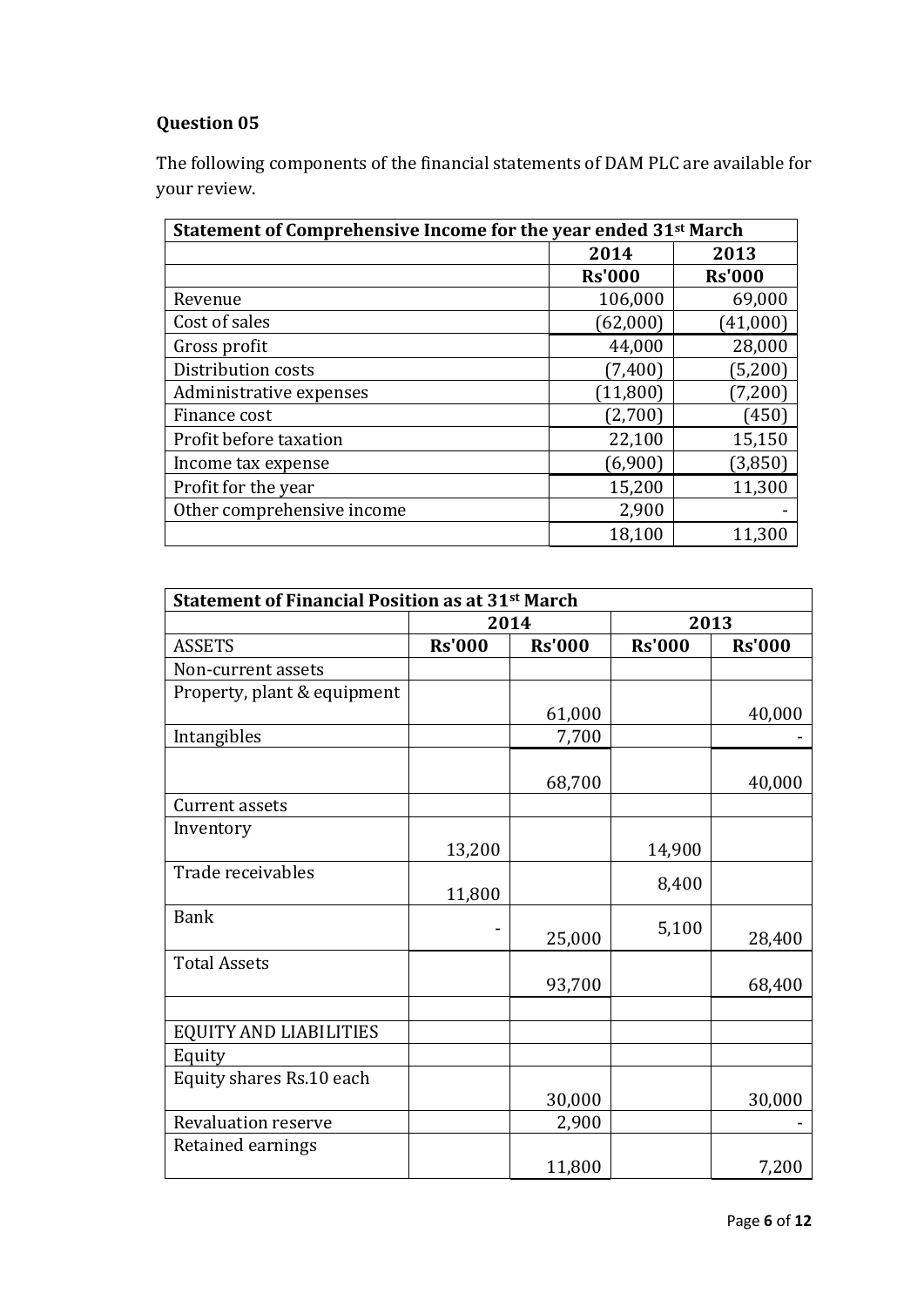|                            |        | 44,700 |        | 37,200 |
|----------------------------|--------|--------|--------|--------|
| Non-current liabilities    |        |        |        |        |
| 12% debentures             |        |        | 9,800  |        |
|                            | 26,400 |        |        |        |
| Finance lease obligation   | 3,200  | 29,600 | 2,600  | 12,400 |
|                            |        |        |        |        |
| <b>Current liabilities</b> |        |        |        |        |
| Finance lease obligation   | 1,800  |        | 1,600  |        |
| Trade payables             |        |        |        |        |
|                            | 14,900 |        | 15,900 |        |
| Current tax payable        | 1,500  |        | 1,300  |        |
| <b>Bank</b>                | 1,200  | 19,400 |        | 18,800 |
| Total Equity & Liabilities |        |        |        |        |
|                            |        | 93,700 |        | 68,400 |

## **Required:**

**Analyze** the comparative financial performance and financial position of DAM PLC in terms of its return on capital employed, profit margins, asset utilization and gearing for the year ended 31/03/2014.

**(Total 10 marks)**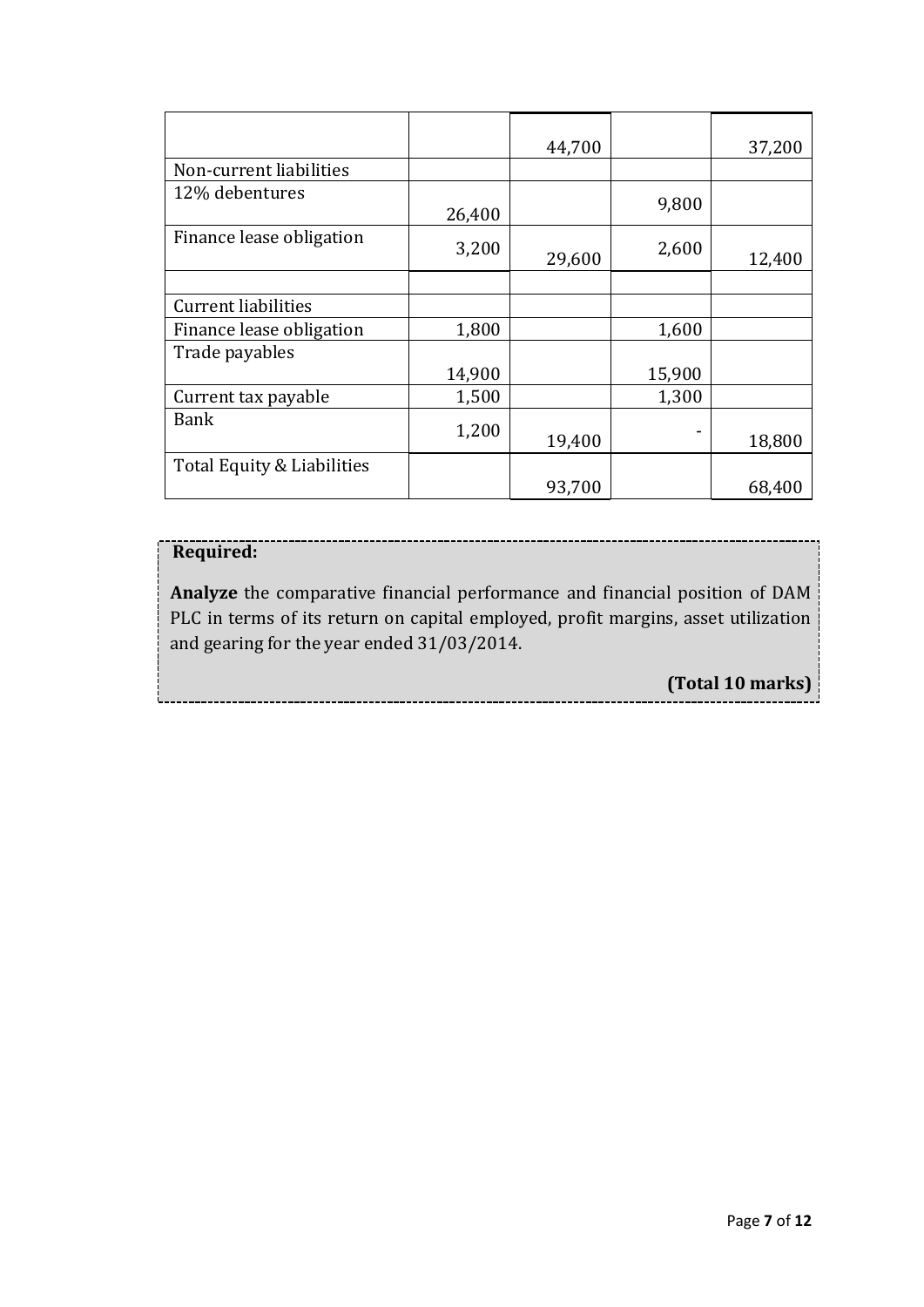*Both questions are compulsory. Total marks for Section 2 ; 50 marks. Recommended time for the Section is 90 minutes.*

## **Question 06**

The following statements of financial position relate to Adem, Been and Cate as at 31st March 2014, all of which are public limited companies.

|                                     | <b>Adem</b>   | <b>Been</b>   | Cate          |
|-------------------------------------|---------------|---------------|---------------|
|                                     | <b>Rs'000</b> | <b>Rs'000</b> | <b>Rs'000</b> |
| <b>ASSETS</b>                       |               |               |               |
| Non-current assets                  |               |               |               |
| Property, plant & equipment         | 59,200        | 48,100        | 59,400        |
| Intangible assets                   | 12,800        |               |               |
| Investment in subsidiaries -Been    | 96,000        |               |               |
| Investment in associate - Cate      | 30,000        |               |               |
| Available-for-sale financial assets | 3,900         |               |               |
|                                     | 201,900       | 48,100        | 59,400        |
|                                     |               |               |               |
| Current assets                      |               |               |               |
| Inventory                           | 69,300        | 56,200        | 10,600        |
| Trade receivables                   | 11,100        | 28,200        | 9,200         |
| Cash and cash equivalents           | 5,700         | 9,500         | 3,800         |
|                                     | 86,100        | 93,900        | 23,600        |
|                                     |               |               |               |
| <b>Total Assets</b>                 | 288,000       | 142,000       | 83,000        |
|                                     |               |               |               |
| <b>EQUITY AND LIABILITIES</b>       |               |               |               |
| Equity                              |               |               |               |
| Equity shares of Rs.10 each         | 150,000       | 40,000        | 20,000        |
| Other components of equity          | 15,000        | 16,000        | 8,000         |
| Retained earnings                   | 45,000        | 42,000        | 30,000        |
|                                     | 210,000       | 98,000        | 58,000        |
| Non-current liabilities             |               |               |               |
| Deferred tax                        | 44,400        | 14,100        | 7,600         |
|                                     | 44,400        | 14,100        | 7,600         |
| <b>Current liabilities</b>          |               |               |               |
| Trade payables                      | 33,600        | 29,900        | 17,400        |
|                                     | 33,600        | 29,900        | 17,400        |
|                                     |               |               |               |
| Total Equity & Liabilities          | 288,000       | 142,000       | 83,000        |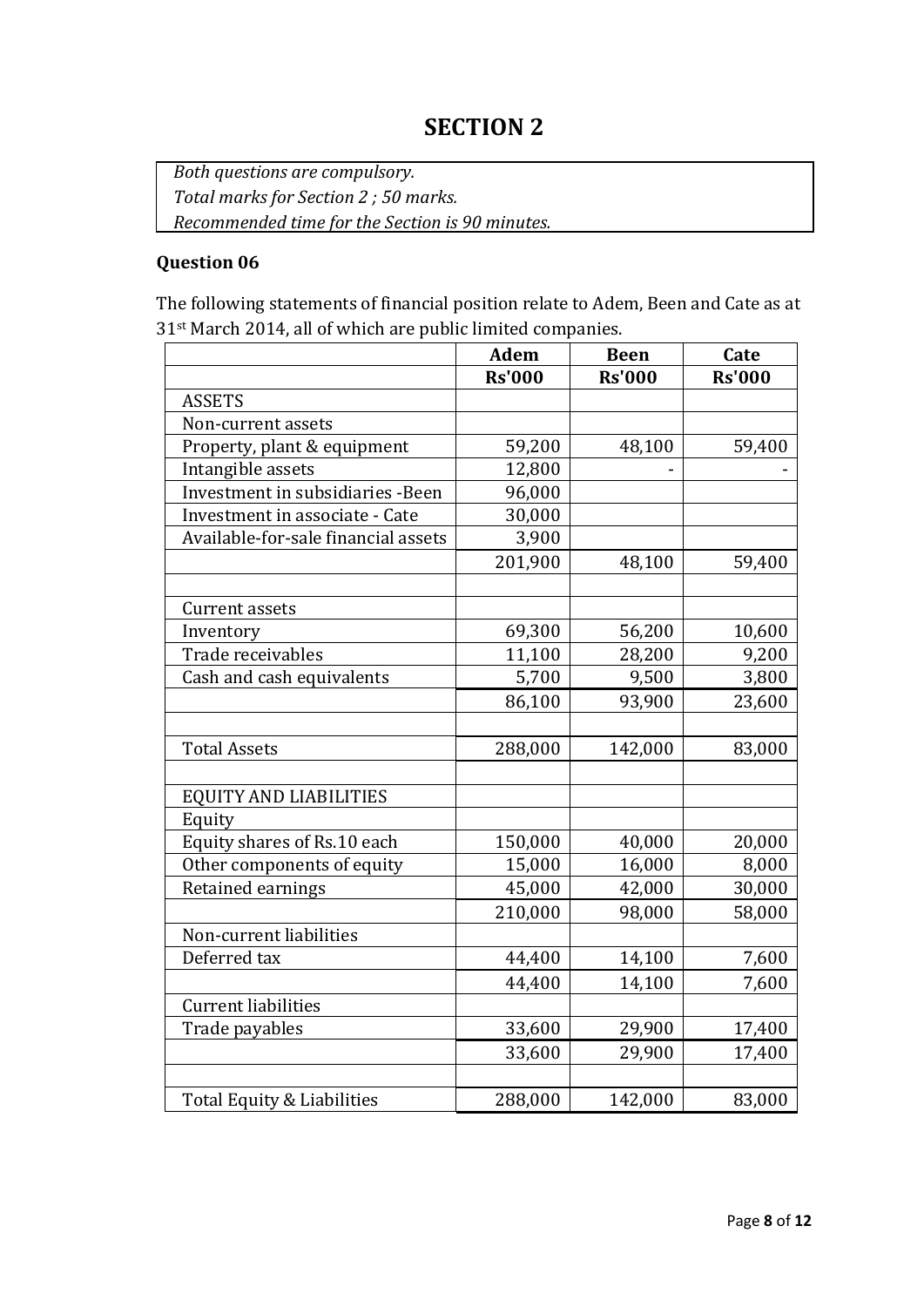The following additional information is also available.

- i. On 01/04/2012, Adem acquired 80% of the equity shares of Been. The purchase consideration comprised an immediate cash payment of Rs. 30 per share and a further payment of Rs. 9.68 Mn on 01/04/2014. Adem has recorded the immediate cash consideration paid as an investment. However, payment to be made on 01/04/2014 has not yet been recorded in the books of accounts of the Company. Adem's cost of capital is 10% per annum. The following information with regard to the above transaction is also available.
- The fair value of the non-controlling interest in Been as at 01/04/2012 was Rs. 20 Mn.
- The fair value of the identifiable net assets recorded in the financial statements of Been as at 01/04/2012 was Rs. 84 Mn. However, this amount did not include the patent owned by the Company which was not reflected in the financial statements. The Company owned a patent which had a fair value of Rs. 3 Mn as at 01/04/2012. This had not been recognized in the financial statements of Been. The patent had a remaining life of three years as at 01/04/2012 and is not renewable.
- The retained earnings and other components of equity of Been as of 01/04/2012 were Rs. 30 Mn and Rs. 12 Mn respectively. The remaining excess in fair value is attributable to non-depreciable land.
- ii. On 01/04/2013, Adem acquired 800,000 shares in Cate for a cash payment of Rs. 20 Mn. This enables Adam to exercise significant influence over Cate but not to control Cate. In its own financial statements Adem treated the investment in Cate as a financial asset and made an election to measure it at fair value through other comprehensive income. On 1st April 2013, the individual financial statements of Cate showed the following reserve balances.

| Retained earnings          | - Rs.25 Mn.  |  |
|----------------------------|--------------|--|
| Other components in equity | $-Rs. 5 Mn.$ |  |

On 1st April 2013 there were no material differences between the carrying values of the net assets of Cate in the individual financial statements and the fair values of those net assets.

On 31st March 2014, the fair value of Adam's investment in Cate was estimated at Rs. 30 Mn and this is the balance recorded in Adam's individual financial statements. On 31st March 2014, Adam credited Rs. 10 Mn to other components in equity.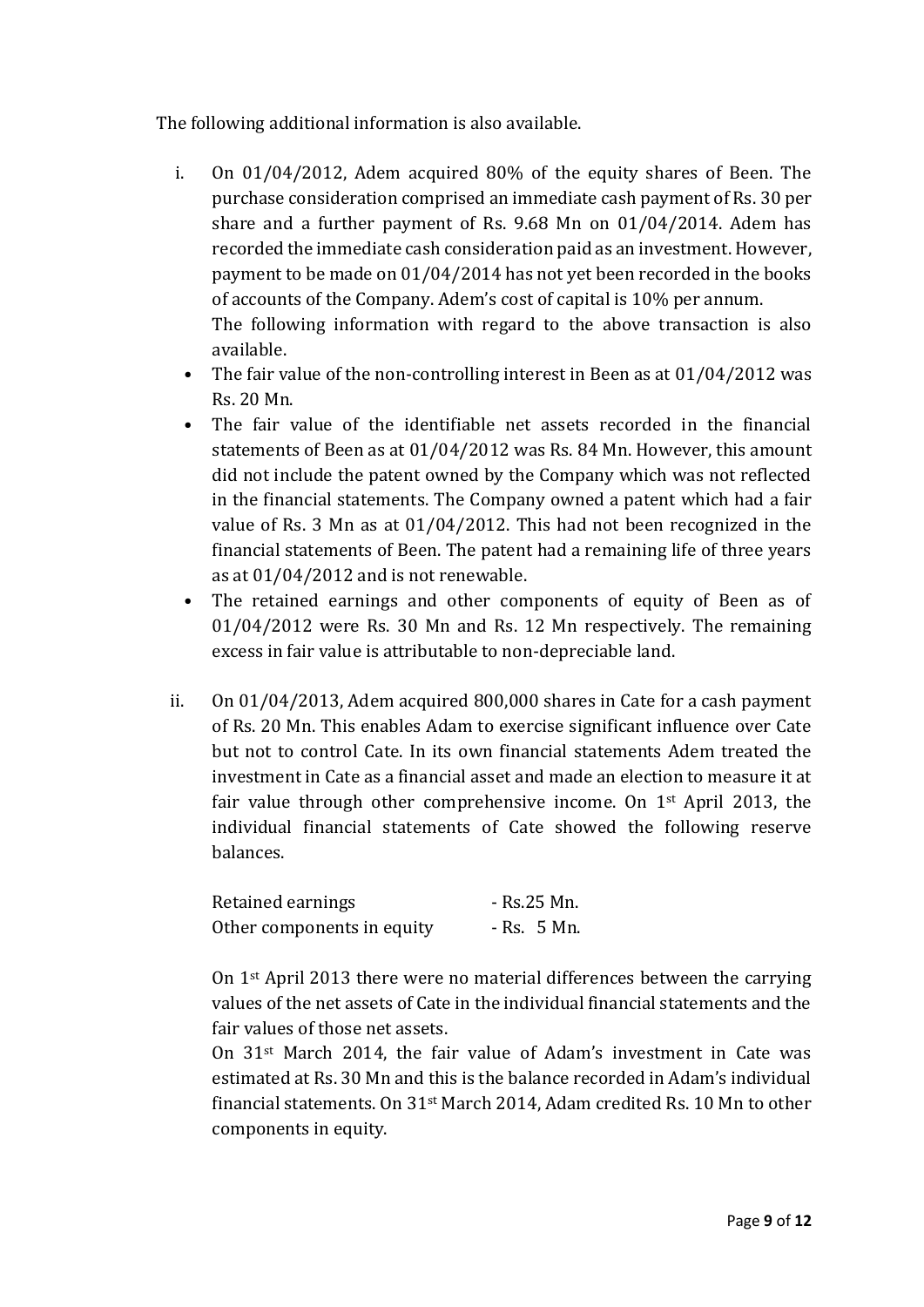- iii. Adem has sold goods to both Been and Cate during the year ended 31/03/2014. The sales value of the goods was Rs. 20 Mn and Rs. 10 Mn respectively. Adem sells goods at a gross profit margin of 20%. At the yearend, half of the goods sold to Been remained unsold whereas the entire goods sold to Cate had been sold to third parties.
- iv. Been's current account balance with Adem as  $at$  31/03/2014 was Rs. 4 Mn, which did not agree with Adem's equivalent receivable due to a payment of Rs. 1 Mn made by Been on 29/03/2014, which was not received by Adem until 02/04/2014.
- v. Impairment tests were carried out on 31/03/2014 which concluded that the consolidated goodwill of Been was impaired by Rs. 5 Mn.
- vi. On 01/04/2012, Adem purchased an equity instrument at its fair value of 31,000 dollars. The instrument was classified as available-for-sale. The subsequent relevant exchange rates and fair values were as follows:

|            |     | Rs. to Dollar   Fair value of instrument (Dollars 000) |
|------------|-----|--------------------------------------------------------|
| 01/04/2012 | 120 |                                                        |
| 31/03/2013 | 130 | 30                                                     |
| 31/03/2014 | 133 | 25                                                     |

Adem has not recorded any change in the value of the instrument since 31/03/2013. The reduction in fair value as at 31/03/2014 is deemed to be as a result of impairment.

- vii. The group policy is to measure non-controlling interest at fair value.
- viii. The intangible assets of Adem represent expenditure incurred during the financial year 2013/2014 on a project to increase energy efficiency in the production process of the Company. The project was started on 1st August 2013 and is expected to be completed by  $31<sup>st</sup>$  July 2014. The Company incurred an expenditure of Rs. 1.6 Mn per month from 1st August 2013 and total expenditure incurred on project as of  $31<sup>st</sup>$  March 2014 is being capitalized and included under intangible assets in the statement of financial position. On 1st January 2014, the directors of the Company were able to assess the technical feasibility and commercial viability of the project with reasonable certainty. At this date they also received assurance that the economic benefits that the project is likely to bring to the Company exceed the projected cost.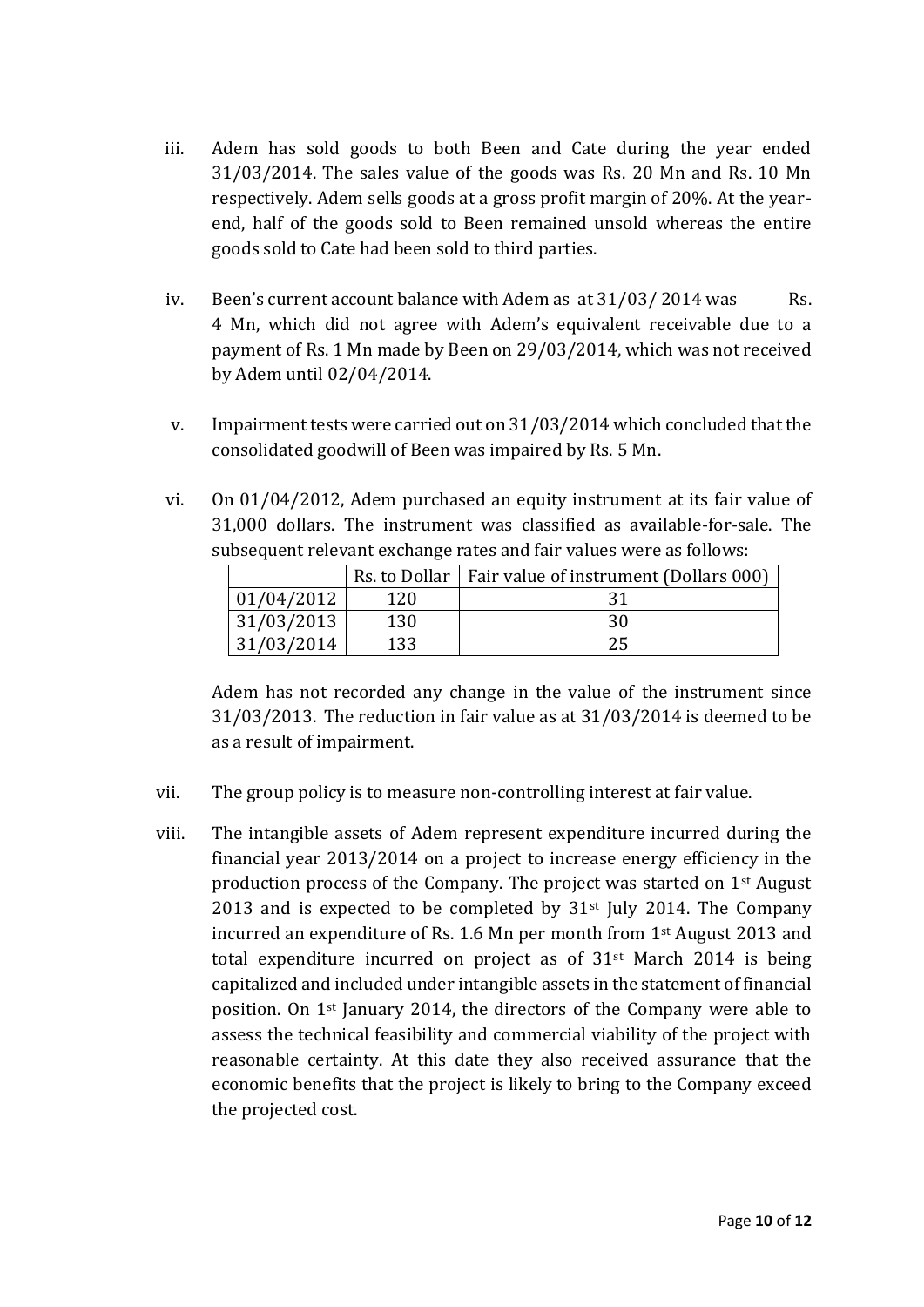#### **Required:**

- **1. Compute** the goodwill on acquisition of Been.
- **(6 marks) 2. Compute** the other components of equity to be shown in the consolidated statement of financial position as at 31st March 2014.
- **3. Prepare** the consolidated statement of financial position as at 31st March 2014

**(16 marks) (Total 25 marks)**

**(3 marks)**

## **Question 07**

Rich (Pvt.) Limited is in the business of real estate development and sale. The Company has the following portfolio of properties.

#### Property A

This is the newly constructed head office premises, construction of which was completed during the current year at a cost of Rs. 8 Mn. Rich (Pvt.) Limited issued debentures valued at Rs. 8 Mn with a coupon interest rate of 12% on 01/04/2013, to finance the construction of this property. The debentures were issued at a discount and are redeemable at a premium which translates to an effective finance cost of 15% per annum. Construction commenced on 01/06/2013 and was completed and ready for use as the head office building from 28/02/2014. On this date, it was estimated that the property has a useful life of 50 years. The building was vacant until 01/04/2014 as it took one month to shift from the old premises to the new building. Due to a shortage of imported material, the construction of the new building was suspended during the month of August 2013. The construction was also delayed for one month during December 2013 due to technical obstacles that are a typical part of the construction process. The proceeds of the debenture were temporarily invested and earned an interest income of Rs. 300,000 until construction was completed. Out of such interest earned, Rs. 80,000 was earned before the commencement of construction and a further Rs. 40,000 was earned during the months of August and December (Rs. 20,000 each) when the construction activity was suspended.

#### Property B

This is a building which is a surplus to the requirements of the company. This was sub-let to a subsidiary of Rich (Pvt.) Limited. As at 01/04/2013, the building had a remaining life of 30 years and a fair value of Rs. 8.6 Mn. With the expansion of commercial operations, the property was taken back by Rich (Pvt.) Limited on 01/01/2014 to provide housing to low income employees in the area at below